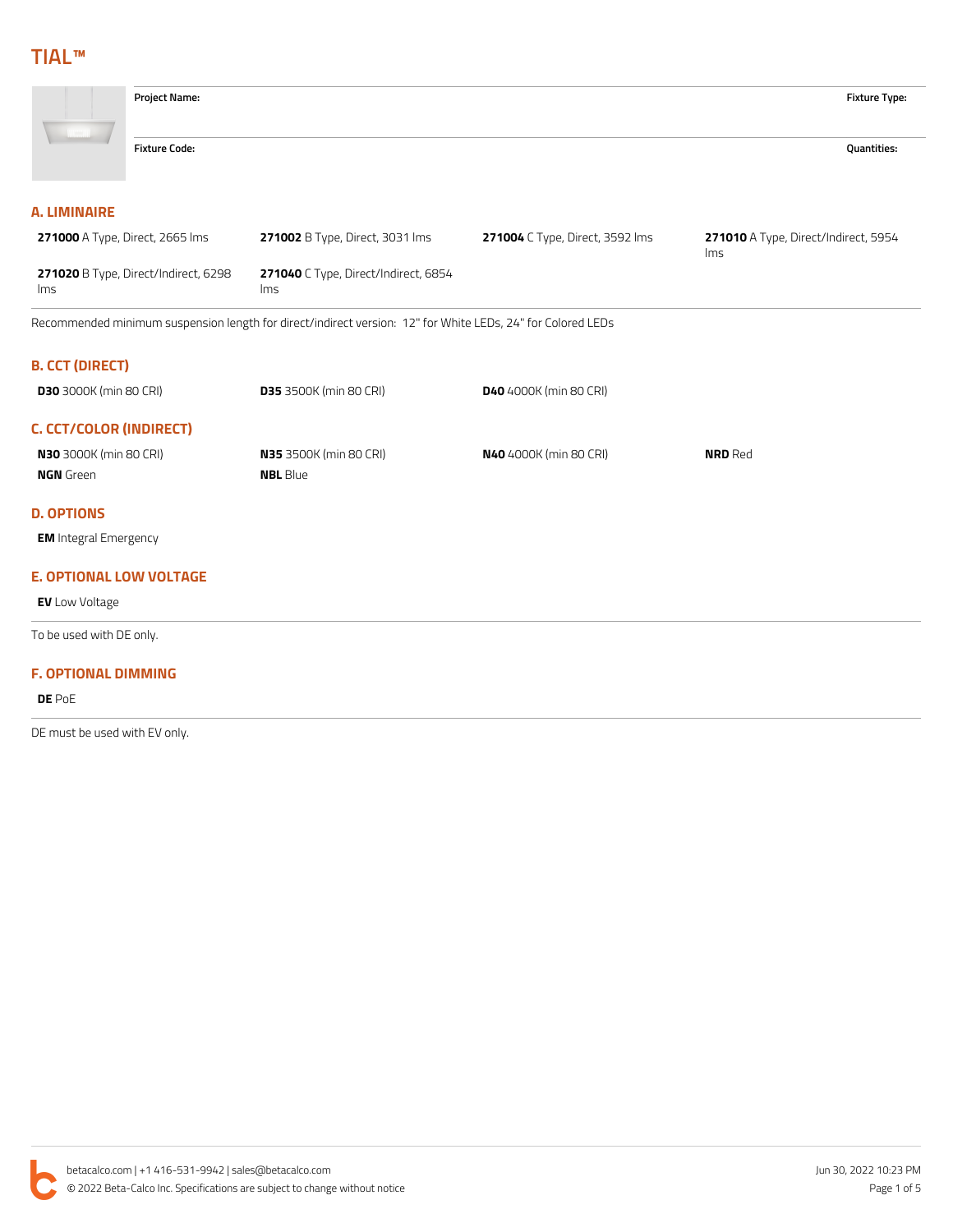## **DIMENSIONAL DIAGRAMS**

## **Type A pattern Type B pattern**





**ISO VIEW**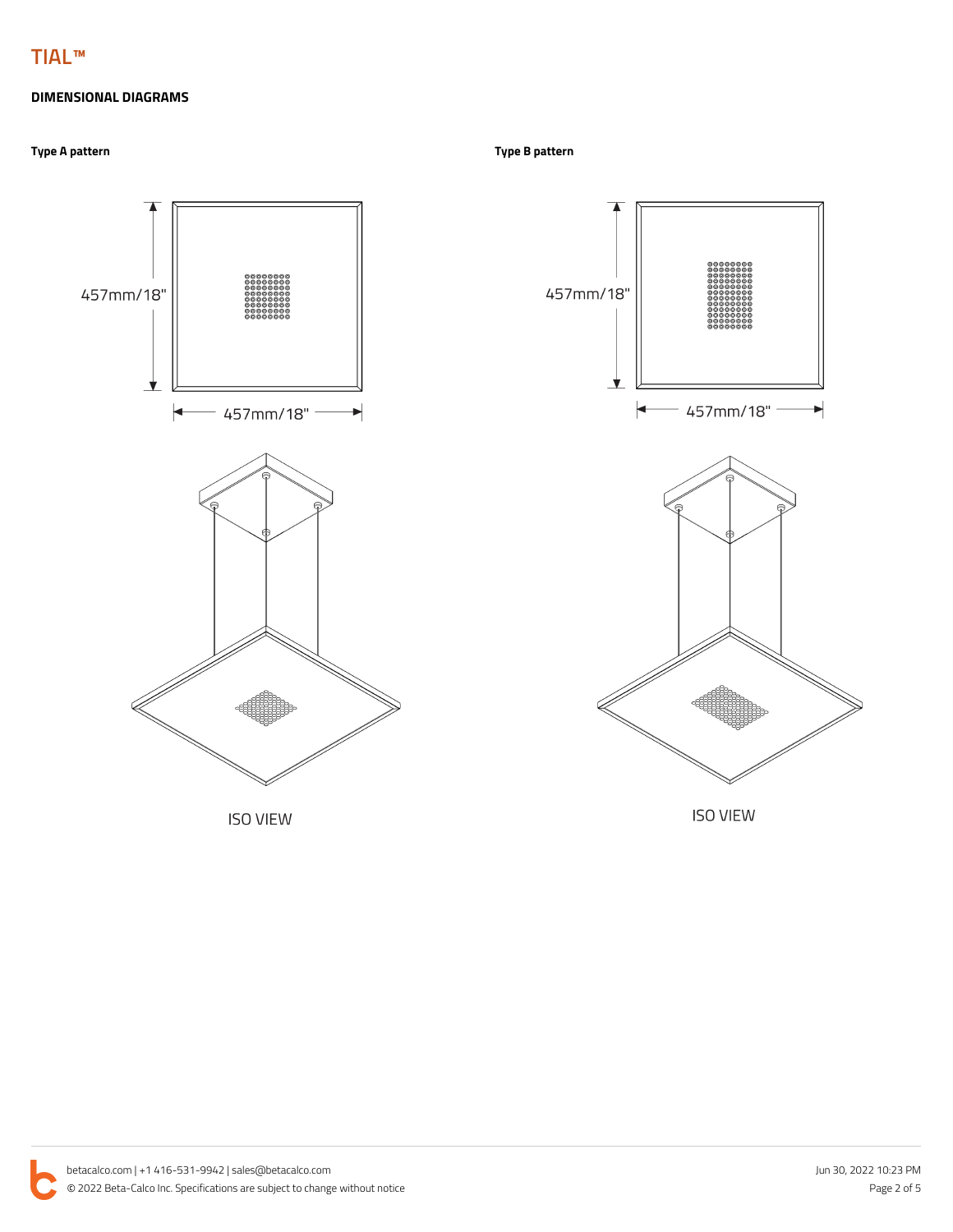**Type C pattern Direct only - Type A**



229mm/9" 48mm/1.5 Adjustable to<br>1829mm/72" ★ 36mm/1.4

**Direct only - Type B Direct only - Type C**



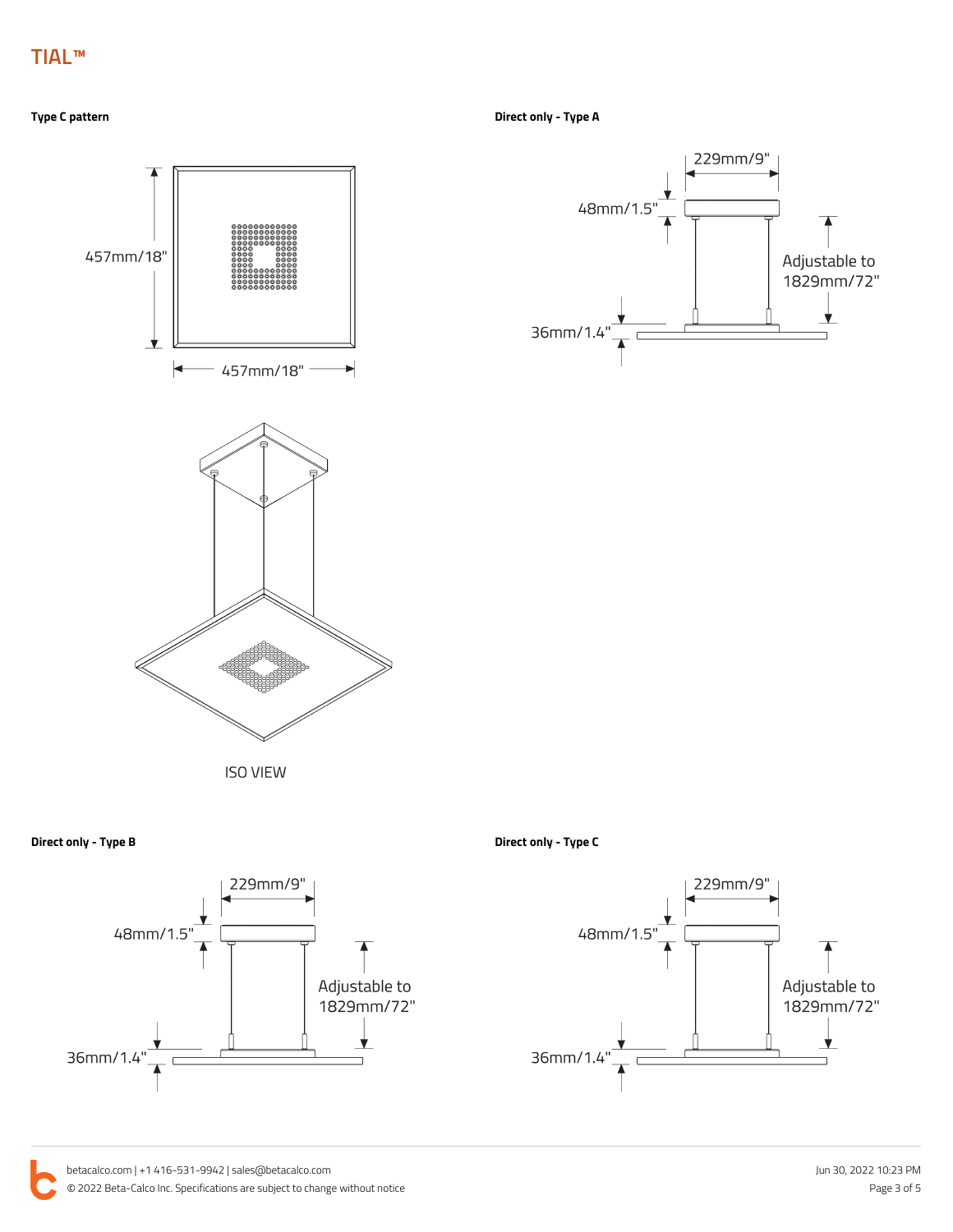#### **Direct/Indirect - Type A Direct/Indirect - Type B**



Uplight - ISO VIEW





Uplight - ISO VIEW